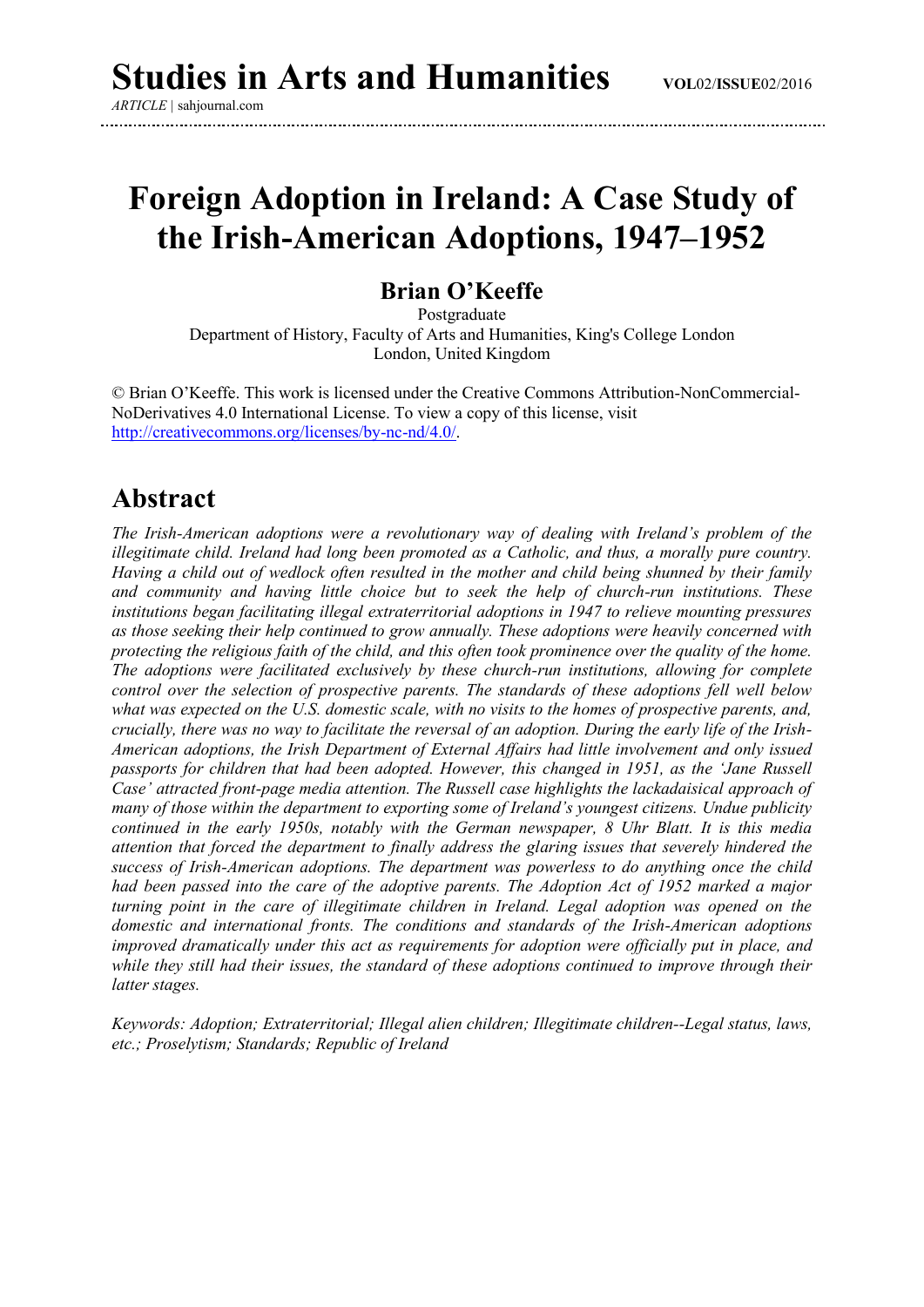*Ireland enjoys quite a reputation as a place where one can get children for adoption*  without much difficulty.

> Joe Horan, Irish Department of External Affairs, 1950.

The first officially recorded adoption of an Irish child by an American couple took place in Ireland in 1947.<sup>2</sup> This marked the beginning of a wave of foreign adoptions of Irish children over the next two decades, which would be dominated by Irish-American adoptions. The removal of a child from its birth family and its placement into the care of a family that is not its own has been practiced in many societies for centuries. Children have been taken into homes on a permanent or temporary basis, formally or informally and with or without official sanction, to begin life with a new family across different societies. However, the removal of a child from its birth family, whether consensual or not, had no legal standing without the passage of necessary legislation. While the United States passed its first adoption legislation in 1851, Ireland did not pass its first adoption law until 1952. The increasing number of illegitimate children born in Ireland in the first half of the twentieth century led to a need to find a way of relieving the associated pressures on both families and church or state-run institutions. Since adoption in Ireland was not legalised until 1952, there was little option but to seek relief elsewhere, ultimately paving the way for the Irish-American adoptions that have gained notoriety in the media in recent years.<sup>3</sup> This is a relatively untouched portion of Irish societal history, but is crucial in understanding twentieth-century childcare, social care and church-state relations.

### **U.S. Domestic and Foreign Adoption**

**.** 

The adoption climate in the United States throughout the mid-twentieth century forced many couples to look abroad if they intended to offer a child a home. Adoption had been legalised in parts of the US from as early as 1851—over a century earlier than in Ireland—but was not without controversy.<sup>4</sup> Schemes such as 'Orphan Train' and 'Placing Out' attracted undue attention regarding poor living conditions or work-for-board initiatives that often accompanied such arrangements. The beginning of the twentieth century was marked by what is termed 'Progressivism'. It spread across the United States and heralded reform as modernisation and political change were embraced. Social reform came to the fore and, by extension, the first White House Conference on Children was held in 1909. This conference advocated family life as 'the finest product of civilisation', leading to the promotion of rehoming destitute or illegitimate children on a permanent basis and marking a shift away from institutionalism.<sup>5</sup> One of the primary organisations in improving and eventually standardising adoption in the U.S. was the Child Welfare League of America (CWLA), established in 1921. The CWLA unified and improved the fragmentary and unorganised system that preceded it. Previously, adoptions had been undertaken without any

<sup>&</sup>lt;sup>1</sup> Letter from Joe Horan to James Molloy, 21 November 1950, Adoption Policy Files, 345/96/I, National Archives of Ireland.

<sup>2</sup> Cecil Barrett, *Adoption: the parent, the child, the home*, Dublin: Burns, Oats and Washbourne, 1952, p. 9.

<sup>&</sup>lt;sup>3</sup> The Irish-American adoptions have been the topic of a number of articles in national newspapers. For example, *Irish Times*, 28 June 2014, and *Irish Examiner*, 13 September 2014. The adoptions have also been covered in documentaries by RTÉ and the BBC including *Ireland's Lost Babies* (2014), and were the subject of the movie *Philomena* in 2013.

<sup>4</sup> Adoption was first passed in 1851 in Massachusetts with the 1851 Adoption of Children Act.

<sup>&</sup>lt;sup>5</sup> 1909 White House Conference on Dependent Children, Michigan Library online archives, Michigan, [http://bit.ly/2g6Mc6L.](http://bit.ly/2g6Mc6L)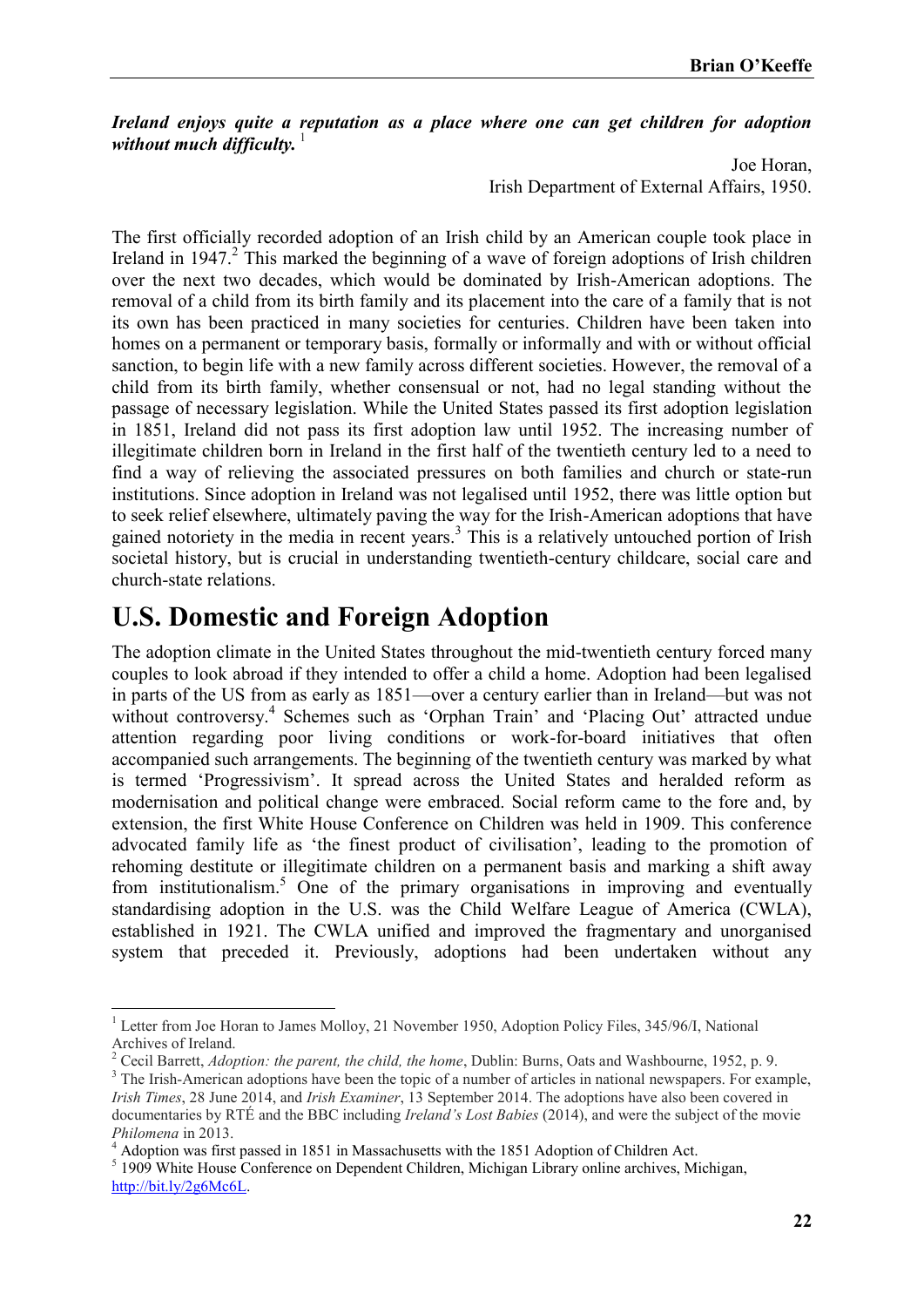standardisation, staff training and, in some cases, no record keeping. $6$  It was this that the CWLA was established to combat, and in 1938 it issued its first set of minimum adoption standards<sup>7</sup>

While the CWLA improved adoption practices substantially, problems still persisted. The American adoption system was long and arduous and the conditions set out by the CWLA meant that many prospective adoptive parents were ineligible for consideration, often on the grounds of health, income or age. A black market for the sale of children had existed for decades, such as the 'baby-farms' that ran throughout the nineteenth and into the twentieth century. In the eyes of the sellers and buyers, babies were simply seen as commodities that yielded substantial rewards. Many couples who were deemed ineligible to adopt by the CWLA or who were frustrated with the waiting time of the official process sought a child through illegal avenues. However, many others also began to look abroad for adoption opportunities. Ireland proved an attractive alternative to the U.S. for several reasons. Servicemen from the United States Army had been adopting children throughout and after the two world wars, so foreign adoption was certainly not a new phenomenon. Yet the extraterritorial adoption of children from continental Europe and Britain proved increasingly difficult in the aftermath of World War II, with many countries unwilling to facilitate the migration of their youngest citizens. Owing to Ireland's policy of neutrality, population losses during World War II were restricted to the small percentage of Irish citizens that had joined the British Army and thus, losses were insignificant. Ireland also proved an attractive alternative as it had an oversupply of children seeking families.

## **The Irish-American Adoptions**

The lack of a legalised adoption process in Ireland ensured many children were confined to church- or state-run institutions, notably mother and baby homes as well as industrial schools, with little chance of a familial upbringing. Year after year, the number of new-born illegitimate children increased, meaning more and more children were in need of homes. The pressure placed on institutions was mounting, and the primary problem for mother and baby homes at the time was dealing with the vast number of incoming applications for admission.<sup>8</sup> It was impossible for each institution to accept every application for aid, and workers aimed to avoid separating mothers from their babies to relieve pressure on the home as well as for the welfare of the child.<sup>9</sup> If mother and child could not be kept together, whether because of financial or familial difficulties, the adoption agency would act as an advisory bureau, offering solutions such as fosterage with a family member or a place in an industrial school after each individual case was investigated. What hindered the possible rehoming of the children was the lack of foster mothers and of adoptive families. While adoption was not legalised until 1952 in Ireland, adoptions did occur on an informal basis. The difficulty in finding suitable foster mothers had been deemed the greatest worry of all for rescue workers by Fr Cecil Barrett.<sup>10</sup> Barrett was charged with tackling this problem for the Catholic Protection and Rescue Society by Archbishop of Dublin John Charles McQuaid in 1946 and became the figurehead of a nationwide foster drive. The campaign took place principally in provincial and national newspapers and was responsible for a significant increase in

**<sup>.</sup>** <sup>6</sup> Child Welfare League of America, Constitution 1921, University of Oregon online archives, Oregon, [http://bit.ly/2gz8CLY.](http://bit.ly/2gz8CLY)

Adoptions, a statement of the problems, 1937, University of Oregon online archives, Oregon, [http://bit.ly/2fST9Fy.](http://bit.ly/2fST9Fy)

<sup>&</sup>lt;sup>8</sup> Letter from Cecil Barrett to Chris Mangan, 29 May 1951, *McQuaid Papers*, Adoption File 2, Lii/A/26/2/(i)), Dublin Diocesan Archives.

<sup>&</sup>lt;sup>9</sup> Ibid.

 $10$  Ibid.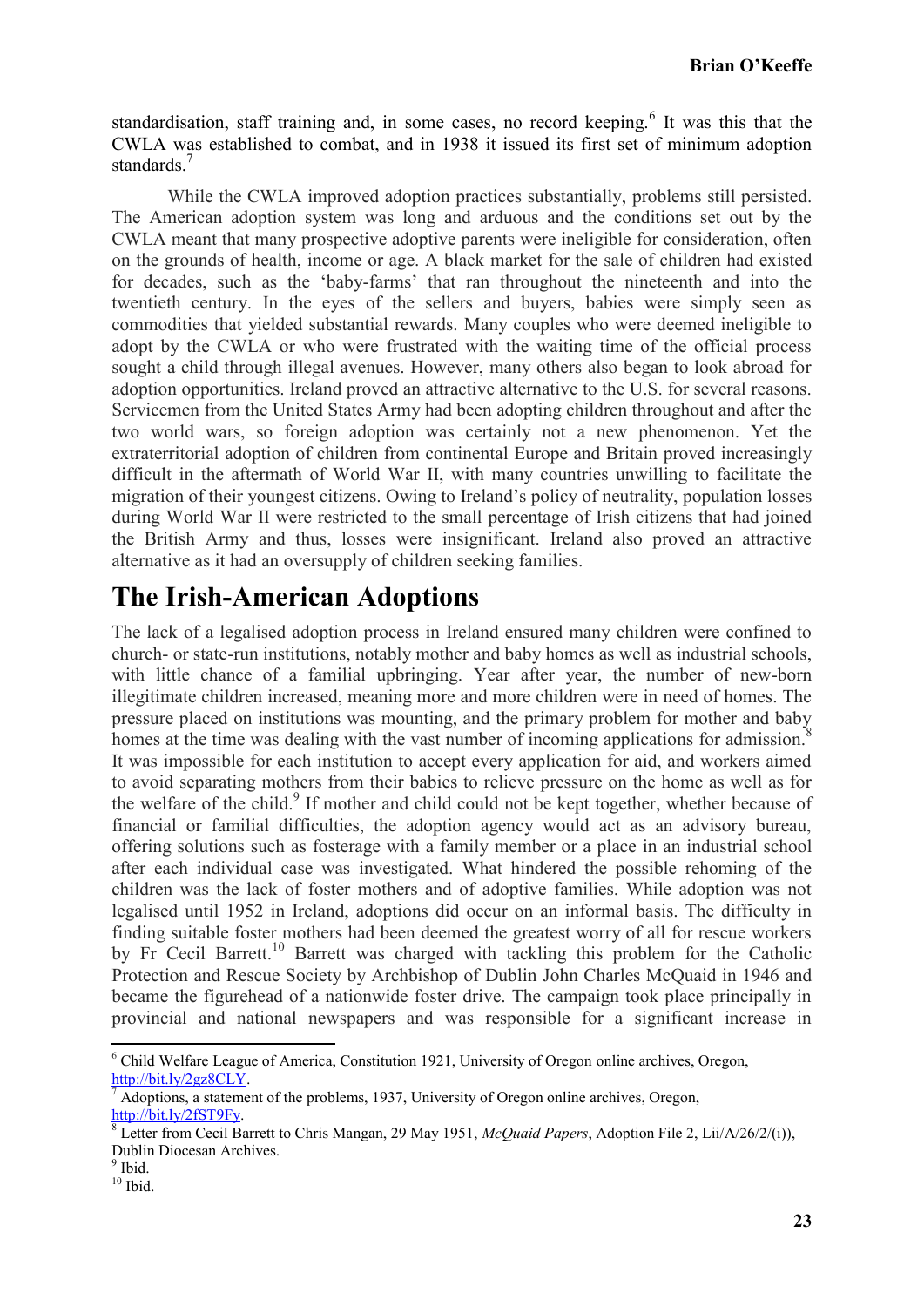adoptions and discharges in several mother and baby homes, notably St. Patrick's Guild, Middle Abbey Street. From Fig.1 (see below), it is clear that the campaign was largely successful, with a sixty-one percent increase in adoptions and a twenty percent increase in discharges between the year before the campaign started (1945) and the year after it came into effect (1947). While 1950 seems to be a disappointing year in comparison to other years after the campaign, its results are due to a change in secretary ship at the beginning of the year. The results in 1951 returned to similar levels to those in the years after the campaign was started, with thirty-one adoptions taking place in the first five months of the year.<sup>11</sup>

| Year | Discharges | Adoptions | New Cases | Cases in Book |
|------|------------|-----------|-----------|---------------|
| 1950 | 48         | 23        | 72        | 267           |
| 1949 | 91         | 60        | 64        | 239           |
| 1948 | 107        | 74        | 74        | 270           |
| 1947 | 93         | 71        | 86        | 309           |
| 1946 | 76         | 76        | 61        | 319           |
| 1945 | 77         | 44        | 57        | 359           |
| 1944 | 45         | 19        | 57        | 379           |
| 1943 | 28         | 15        | 62        | 367           |
| 1942 | 68         | 25        | 61        | 337           |
| 1941 | 68         | 25        | 47        | 340           |
| 1940 | 66         | 27        | 63        | 356           |
| 1939 | 57         | 36        | 54        | 359           |

*Fig. 1: The number of discharges, adoptions, new cases and total cases of St. Patrick's Guild, Middle Abbey Street, from 1939 – 1950. It is difficult to compare St. Patrick's Guild to other homes, as there are no other records available or accessible.*

Despite the relative success of the campaign, the number of total cases on the books of St. Patrick's Guild, and indeed on the books of many other homes, still far outweighed the number of discharges and adoptions. An alternative had to be found, and, after the first Irish-American adoption in 1947, increasing these adoptions seemed to be a good solution for decreasing Ireland's oversupply of illegitimate children. The number of Irish-American adoptions in the coming years increased dramatically, with 143 adoptions in the archdiocese of Dublin between  $1949$  and  $1951$ .<sup>12</sup> The adoptions were certainly not restricted to the archdiocese of Dublin, as we can see from a recorded 123 passports issued to Catholic and non-Catholic children by the Irish Department of External Affairs between November 1950 and November  $1951$ .<sup>13</sup> It is impossible to know how the situation in the Dublin archdiocese

**.** 

<sup>&</sup>lt;sup>11</sup> Data collected from a letter from Fr Barrett to Fr Mangan, 29 May 1951, *McQuaid Papers*, Adoption File 2, Lii/A/26//(ii)), Dublin Diocesan Archives.

<sup>&</sup>lt;sup>12</sup> 'American Adoptions', undated, *McQuaid Papers*, Adoption File 1, Lii/A/19/I, Dublin Diocesan Archives.

 $13$  Ibid.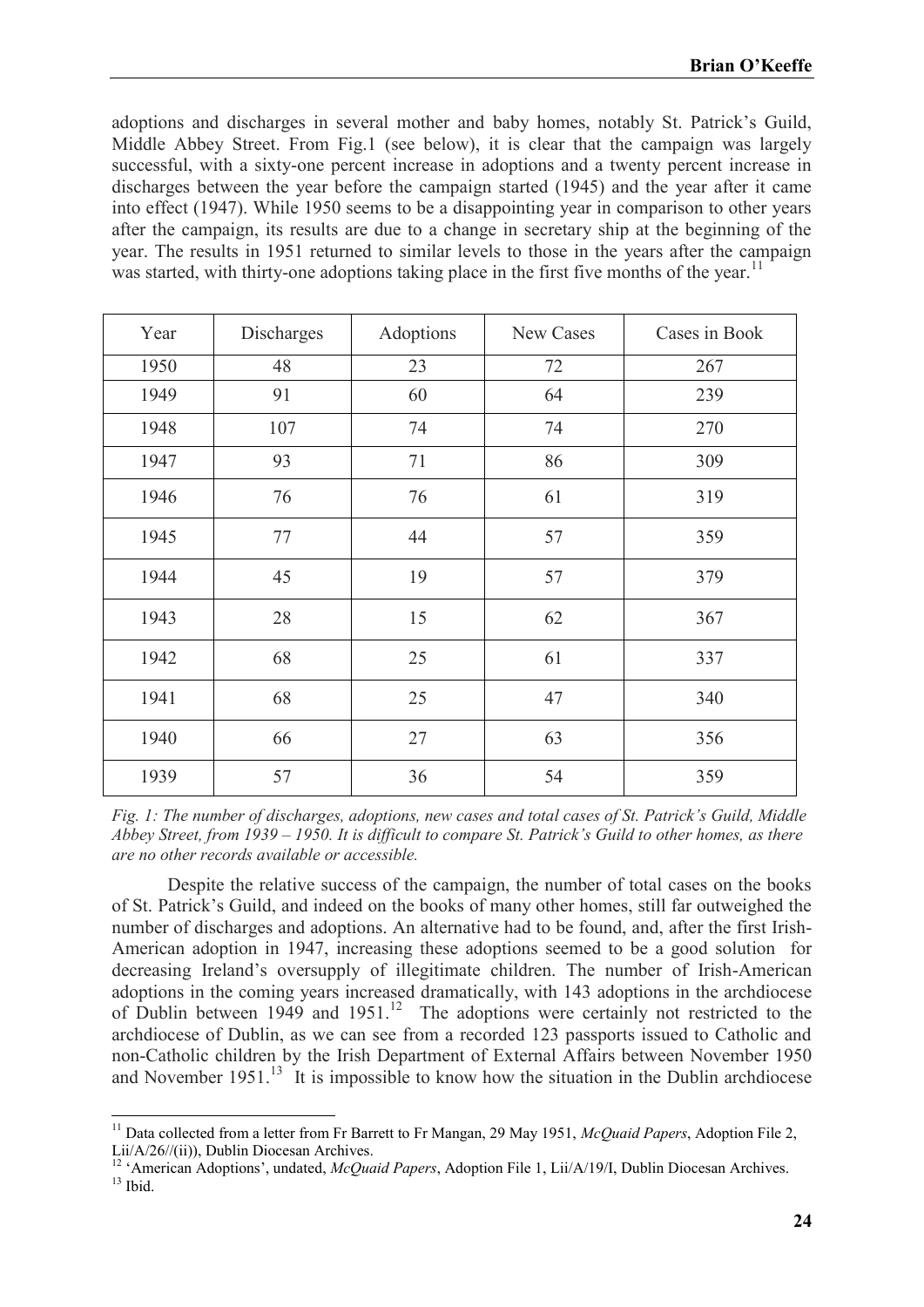compares to the situation elsewhere before November 1950, as the Department of External Affairs did not keep separate records for Irish children going to America before this date.<sup>14</sup>

While it would often take several years to adopt a child in America, an adoption could be organised in a matter of weeks in Ireland, as was the case in 1949 when Rollie McDowell, an American businessman, touched down in Ireland and left with two children just two weeks later.<sup>15</sup> What was most startling about the McDowell adoption was the fact he was able to organise the adoption and remove the children from the country without his wife's knowledge, returning to America to surprise her.<sup>16</sup> The case received widespread media coverage, particularly across the Atlantic and notably in the *Chicago Tribune*. The newspaper reported that McDowell found the children in the first orphanage he visited and they were the first children he saw. The ease with which McDowell acquired these children brings into question what precautions were taken in the placement of these and many other children before Archbishop McQuaid put regulations in place. Another revelation in the McDowell case was his statement: 'How nice it is to surprise your wife occasionally'.<sup>17</sup> The fact that McDowell deemed the permanent adoption of two children an occasional surprise brings into question the quality of home in which the children would spend their childhood. The willingness of the orphanage to place the children in the permanent care of Rollie McDowell without first meeting his wife—who would no doubt play a huge role in their lives—also draws into question the quality of the placement. This specific case mirrors a problem that continued throughout the lifetime of the Irish-American adoptions: how could the quality and safety of a placement be guaranteed with the child being placed thousands of miles away from the orphanage?

In 1950, Archbishop McQuaid produced a set of conditions for all Irish-American adoptions, which were circulated to the homes facilitating these adoptions and are the earliest of their kind:

1) Prospective adoptive parents must have a written recommendation from the Director of Catholic Charities in the diocese in which they live.

2) They must supply for inspection their baptismal and marriage certificates.

3) They must have a written recommendation from the parish priest of their parish.

4) They must submit a statement of their material circumstances with a guarantee as to their income, so as to ensure a good home and good prospects in life for the adopted child.

5) They must submit medical certificates stating their ages, that they are in good health, physically and mentally, and that they are not deliberately shirking natural parenthood.

6) They must swear an affidavit to the effect that they, as Catholics, guarantee to rear the adopted child as Catholic, that they undertake to educate the child during the whole course of its schooling in Catholic schools, that if in the future the child is sent to university, it will be sent to a Catholic university, that they undertake to keep the adopted child permanently and not hand it over to any other party or parties.<sup>18</sup>

<sup>1</sup>  $14$  Ibid.

<sup>15</sup> 'Surprise She's Mother of Boy, Girl' *Chicago Tribune*, 29 July 1949, p.1.

 $16$  Ibid<sup>r</sup>

 $17$  Ibid.

<sup>&</sup>lt;sup>18</sup> 'Procedure in regard to applications that an Irish child be adopted by and American family', undated, Adoption File 1, Lii/A/20/1, Dublin Diocesan Archives.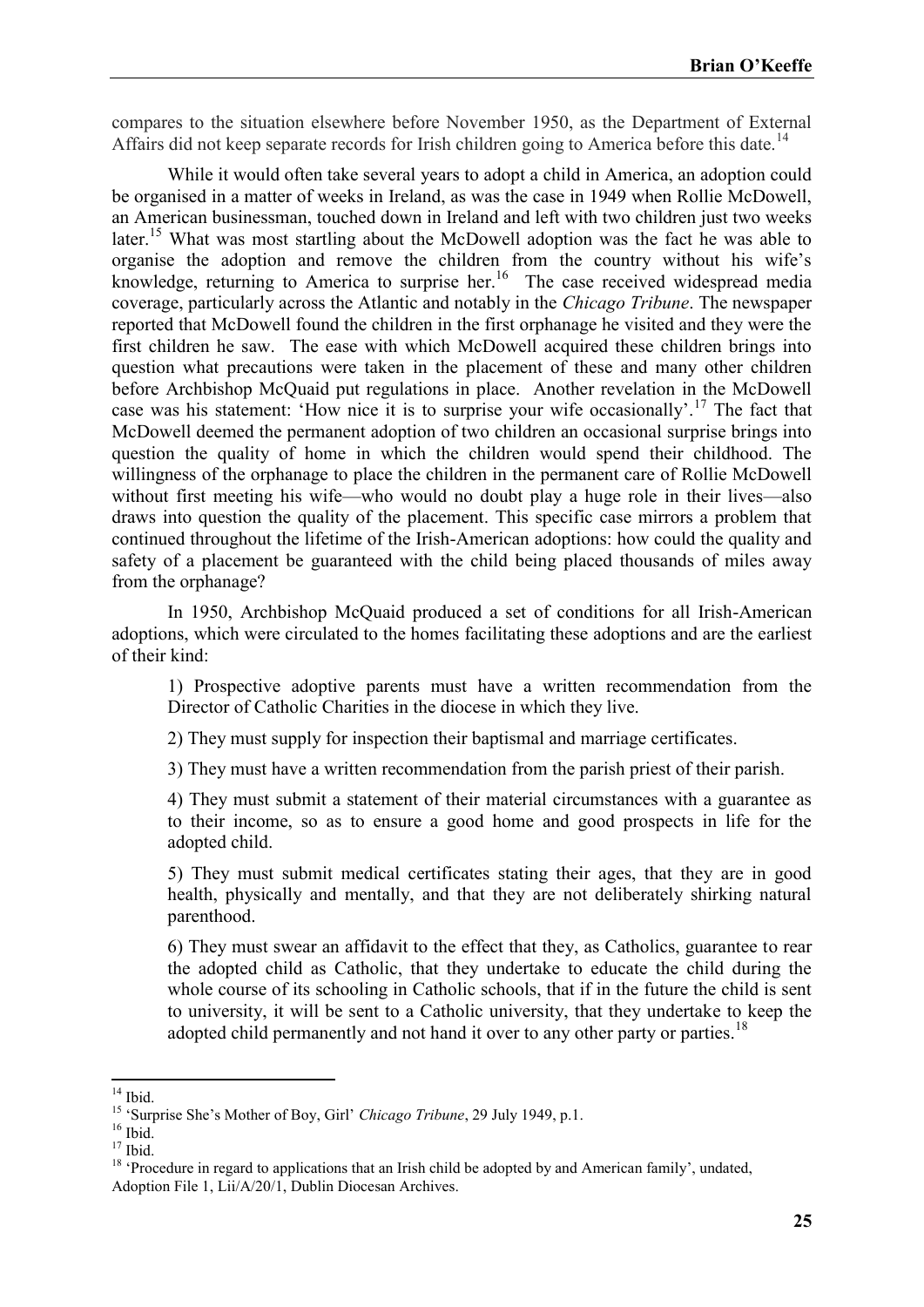Upon fulfilling these conditions, the application was passed onto the archbishop for his approval. If the archbishop approved the adoption, the adoption agency was notified and the adoption facilitated.<sup>19</sup> It is clear that approval was largely based on the religious background of the adopting couple. While some requirements gave limited assurances about the family home, including the recommendation from the parish priest and guarantee of material circumstances, it fell a long way below the standards in place for domestic adoptions in the US. Along with the difficulties in ensuring the quality of a placement, the fact that the child was housed so far from the adoption agency meant it was unable to reverse placements that had already taken place or to adequately deal with any adoption that failed. In effect, the guarantee of the adopted child's faith held as much (if not more) weight as the guarantee of a suitable placement and home. The need to guarantee that the adopted child would be raised as a Catholic became a dominant and consistent trait of Irish-American adoptions.

The National Conference of Catholic Charities (NCCC), an organisation based in the United States, began aiding Irish-American adoptions in 1950, supplying references for prospective adoptive couples in the US. Again, however, the standards it had put in place fell well below what was needed in guaranteeing the welfare of the child, as the focus was put on guaranteeing the child's faith rather than its welfare. The NCCC first contacted an Irish agency, St Patrick's Guild, regarding the Irish-American adoptions in March 1950 after a story broke in American newspapers regarding the adoption of Irish children by an American couple.<sup>20</sup> The NCCC expressed its surprise and questioned the system in place governing these international adoptions. That adoptions were facilitated by Irish agencies without any sort of reassurances from an American organisation highlights another sacrifice made by Archbishop McQuaid to keep the adoptions out of the public eye. The NCCC did, however, offer its full collaboration in any way possible, with the charity's primary concern being 'to preserve the faith of these youngsters'.<sup>21</sup> The adoption of Irish children by American couples was met with widespread discontent within the NCCC. The directors, however, conceded that despite their best efforts, Irish children would continue to be brought into the United States. They felt they had little option but to work out the best possible arrangements for the 'importing of children'.<sup>22</sup> A number of new requirements were laid out, such as the need to produce a marriage certificate from church—not state— authorities. Even so, the NCCC stressed that it was not encouraging people to bring Irish children into America, but rather it was 'simply trying to do what they can to protect the faith of the children when people are bringing them in'. $^{23}$ 

Owing to the newspaper stories printed in the U.S. concerning the adoption of Irish children, 'a sufficient number of cases to cause real concern' were identified by the NCCC, in which Irish children had been placed in the permanent care of couples that had previously been rejected for adoption by the director of the NCCC.<sup>24</sup> Even after the conditions put in place with the collaboration of the Irish church authorities and the NCCC, flaws in the system remained. While many of those rejected for adoption by the director of charities were rejected on the basis of religion, some were rejected on material wealth and age.<sup>25</sup> The system the NCCC had in place for domestic adoption in America differed largely from those in its

 $\overline{a}$ 

 $19$  Ibid.

<sup>20</sup> Copy letter NCCC, 1346 Connecticut, Washington D.C, USA, 8 March 1950, *McQuaid Papers*, Adoption File 1, Lii/A/21/1, Dublin Diocesan Archives.

 $^{21}$  Ibid.

<sup>22</sup> Letter from O'Grady to Barrett, 25 March 1951, *McQuaid Papers*, Adoption File 2, Lii/A/26/1, Dublin Diocesan Archives.

 $23$  Ibid.

 $^{24}$  Ibid.

 $25$  Ibid.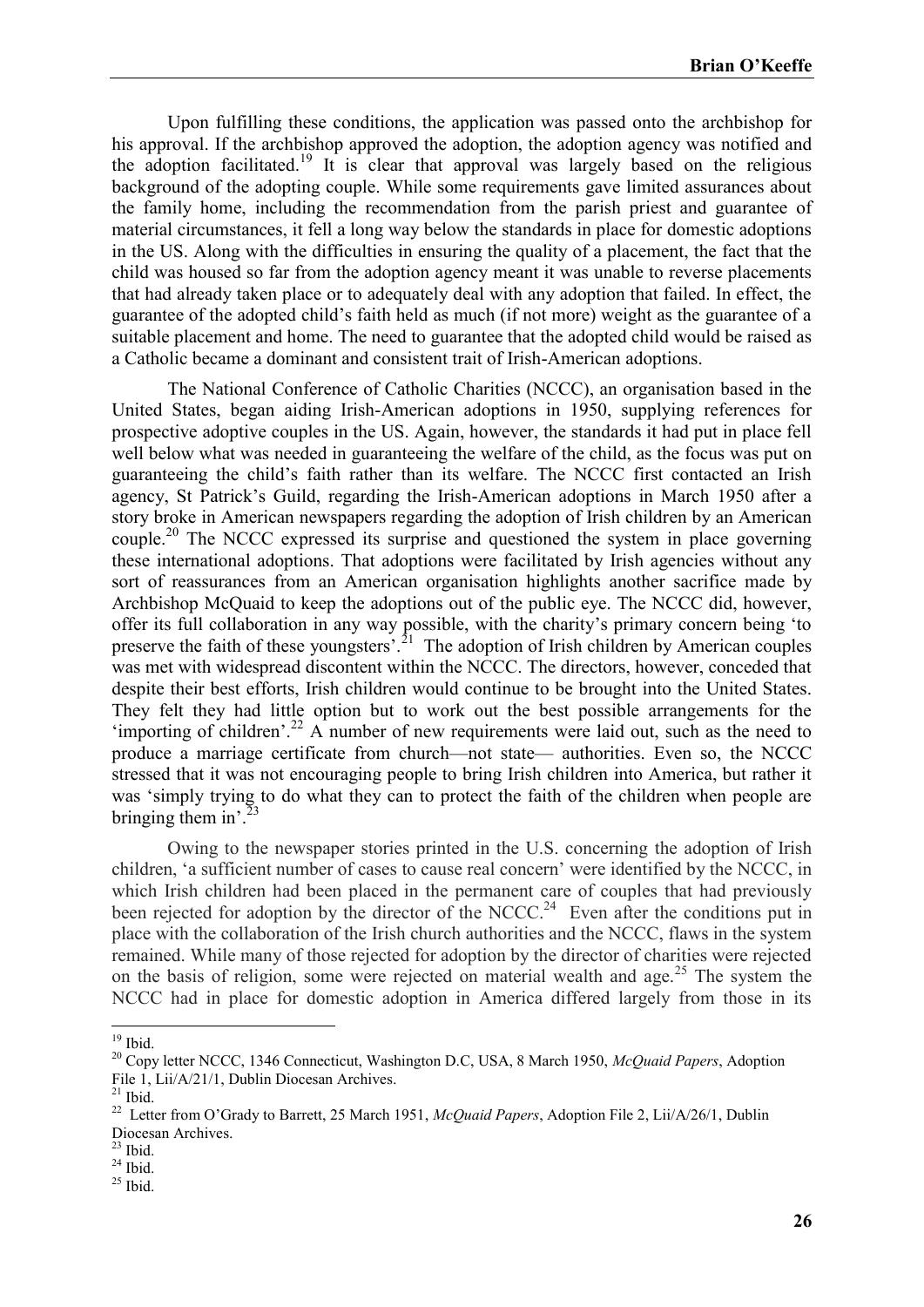collaboration with Irish adoption agencies. Domestic adoption had a much larger focus on the suitability of a prospective home to a given child. The NCCC conducted several studies on a child, including an  $\overline{IQ}$  test and physical examination, to best match it to prospective parents.<sup>26</sup> Unlike the Irish-American adoptions, the NCCC often turned away prospective couples based on their age, only re-homing infants with suitably young couples. Those seeking to adopt a child through an American agency also had to be American citizens, or had at least to have shown an intention to become US citizens due to the fiercely competitive US adoption market. The most notable requirement overlooked in the Irish-American adoptions was a home inspection. While a statement of material possessions was needed, this provided no guarantee of the suitability of a given home. For domestic adoptions, the NCCC required adequate living and sleeping conditions, an easily accessible church and school, a good neighbourhood and an outdoor play area.<sup>27</sup> The NCCC also put a trial period in place for each adoption to ensure both child and adoptive parents were satisfied before legal proceedings for permanent adoption began.<sup>28</sup> Unlike the Irish-American adoptions, this allowed for the reversal of an adoption. If one or both parties were not satisfied with the placement, the child would return to the care of the adoption agency. The Irish agencies were in no way capable of facilitating such an arrangement or of dealing in any way with a failed placement.

In the early stages of the Irish-American adoptions, the Irish Department of External Affairs had little involvement beyond the issuing of passports for the adopted children. This was set to change in 1951, four years after adoptions first began. The case that has become synonymous with the Irish-American adoptions is that of Tommy Kavanagh, which was the subject of an internal investigation within the department. Tommy's mother, Florrie McDowell, had emigrated from Derry to England in the 1940s in search of work before meeting her Galway-born husband and settling in London. Jane Russell, on the other hand, was a well-known American actress and a household name to many. After a botched abortion in 1943, Russell was left infertile and, unable to naturally conceive a child, she later went on to adopt three children. Russell arrived in London in 1951 to take part in a Royal Command Performance. Upon her arrival in London, Russell announced her intention to adopt a second child in Ireland owing to the difficulties of adopting a child in the UK:

My husband is of Irish extraction and I would very much like to adopt an Irish baby. If it is possible I would like to fly to Dublin this week to pick out a child and make all the arrangements for him to fly back to America with me.<sup>29</sup>

As it turned out, Russell did not have to travel to Dublin, as an Irish child, Tommy Kavanagh, was offered to her for adoption in London by his mother, Florrie. Adopting a child from an Irish family allowed Russell to bypass the stringent adoption conditions in Britain and the US. If the Kavanaghs had applied for a British passport for Tommy, their application would have been denied, as British law prohibited the adoption of a British child by a foreign couple with the exception of those permanently residing in Britain. The Kavanagh family acquired a passport through the Irish embassy with little difficulty.<sup>30</sup> Tommy's father applied for the passport in person, stating in a written declaration that it was required for the child to travel to the United States for a holiday. However, the written consent given by Tommy's father that the child would be travelling on holiday but unaccompanied by his parents later

**.** 

<sup>26</sup> 'Standards in the Placement of Catholic Children for Adoption', *Report of a Special Committee of the National Conference of Catholic Charities*, Washington D.C., 1944.

 $^{27}$  Ibid.

 $28$  Ibid.

<sup>29</sup> *Irish Times*, 30 October 1951.

<sup>&</sup>lt;sup>30</sup> Adoption of Irish Child, Dáil Debates, 21 November 1951, Oireachtas Debates, Dublin, [http://bit.ly/2gM21AH.](http://bit.ly/2gM21AH)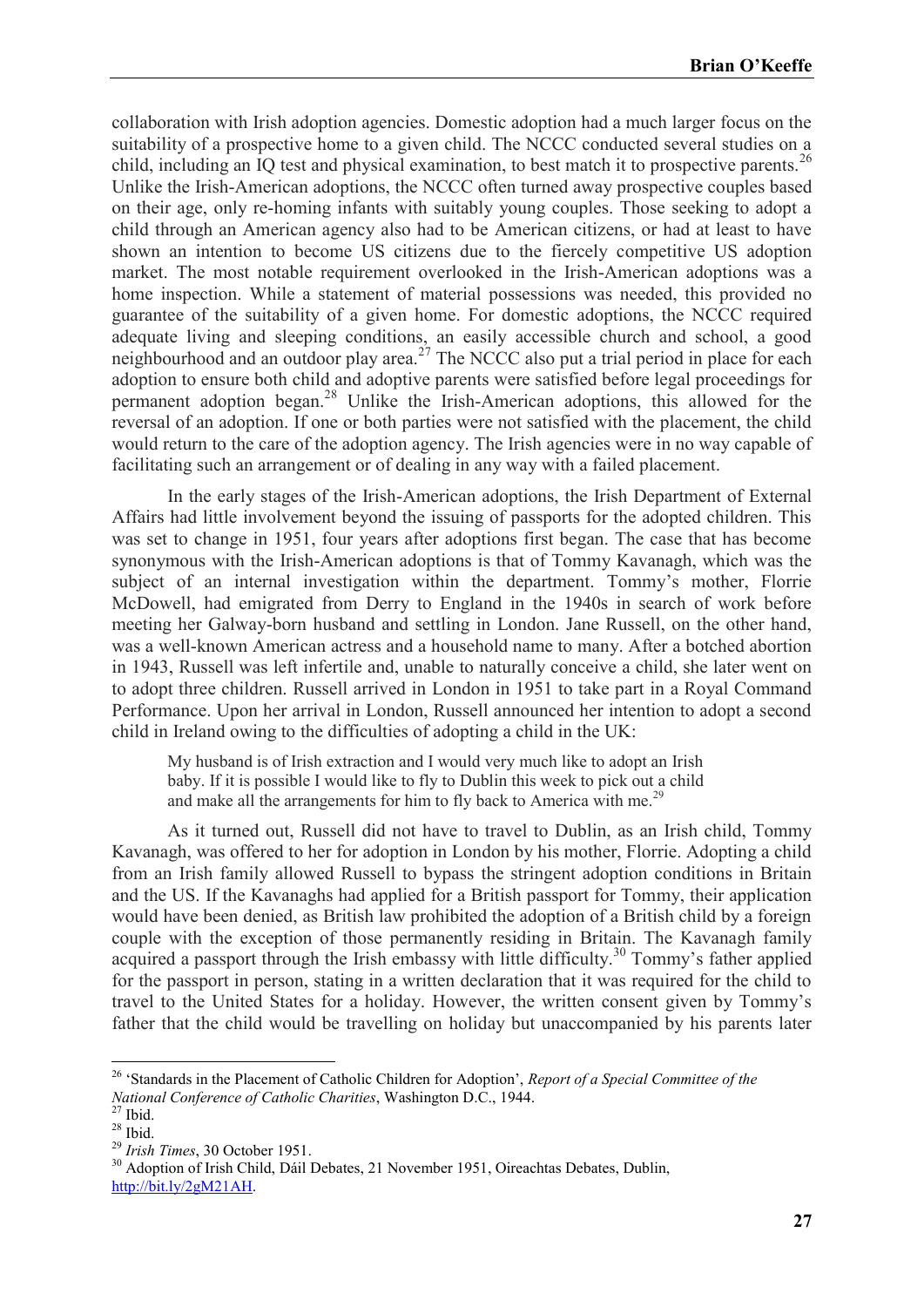signalled alarm.<sup>31</sup> Irish Minister of External Affairs, Frank Aiken, eventually deemed the transaction 'most regrettable' and soon after passed a new condition regarding issuing passports in Irish embassies abroad:

I have given instructions that in future, passports in respect of children are not to be issued in our offices abroad without prior reference to the heads of missions or to the Department in Dublin.<sup>32</sup>

Despite the seriousness of the situation—which clearly highlighted the lackadaisical approach toward the issuing of passports to infants, and indeed to foreign adoptions generally—the subject was only brought up in the main house of the Irish parliament, the Dáil, on the back of newspaper reports in well-known British Sunday papers.<sup>33</sup> What is also striking is that a member of the Dáil, Tom Kyne, immediately identified the guarantee of the child's faith as his primary concern. The quality of placement was not brought up in the short time devoted to the subject in the Dáil and the welfare of the child was not questioned.

The Jane Russell case was the first that truly brought the Irish-American adoptions into question due to the widespread media coverage it received. While adoption was not explicitly mentioned on the application for the passport, the Irish embassy in London contacted the Department of External Affairs informing it that a passport had been granted to an Irish child, travelling to America, and later identifying the child as the one in the 'Jane Russell baby case'.<sup>34</sup> The coverage the case was getting in the media on both sides of the Atlantic, particularly in the German paper *Uhr Blatt,* was becoming a serious concern for the Department of External Affairs. The paper adopted a damning view of the Irish-American adoptions, quoting an Irish welfare worker in the UK:

Our country has today become a sort of hunting ground for foreign millionaires who believe they can acquire children to suit their whims just in the same way as they would get valuable pedigree animals. In the last few months more than one hundred children have left Ireland, without any official organisation being in a position to make any enquiries as to their future habitat.<sup>35</sup>

While many within the department called for a rebuttal of the story, Joe Horan, one of the figureheads within the department regarding the Irish-American adoptions, believed that this course of action could not be taken, stating, 'I have to say it is our considered opinion that no such action should be taken, more especially so since, with the exception of the figures given, the article is largely not incorrect'.<sup>36</sup> The Jane Russell case marked an unravelling of problems concerning the Irish-American adoptions within the Department of External Affairs. Horan, in an internal memo, stated that while the department was aware of adoptions that had taken place with the aid of Irish passports, it was not aware of those adoptions that had taken place without the need for a passport. The ease with which a child could be removed from the country was evident: 'Once they have the child, there is nothing stopping them getting on the boat at Dun Laoghaire or the plane at Collinstown'.<sup>37</sup> Once a

**<sup>.</sup>**  $31$  Ibid.

 $32$  Ibid.

<sup>33</sup> Ibid.

<sup>&</sup>lt;sup>34</sup> Deputy Kyne's question regarding Thomas Kavanagh and Jane Russell, Adoption Policy Files, 345/96/I, National Archives of Ireland.

<sup>&</sup>lt;sup>35</sup> Letter from O'Beirne to Deputy Secretary, 19 Dec 1951, Adoption Policy Files, 345/164, National Archives of Ireland.

<sup>&</sup>lt;sup>36</sup> Letter from Joe Horan to Deputy Secretary, 14 Jan 1952, Papers of the Department of External Affairs, Adoption File, 345/96/I, National Archives of Ireland.

<sup>37</sup> Letter from Horan to Woods, 31 Dec 1951, *Papers of the Department of External Affairs*, Adoption File, 345/96/I, National Archives of Ireland.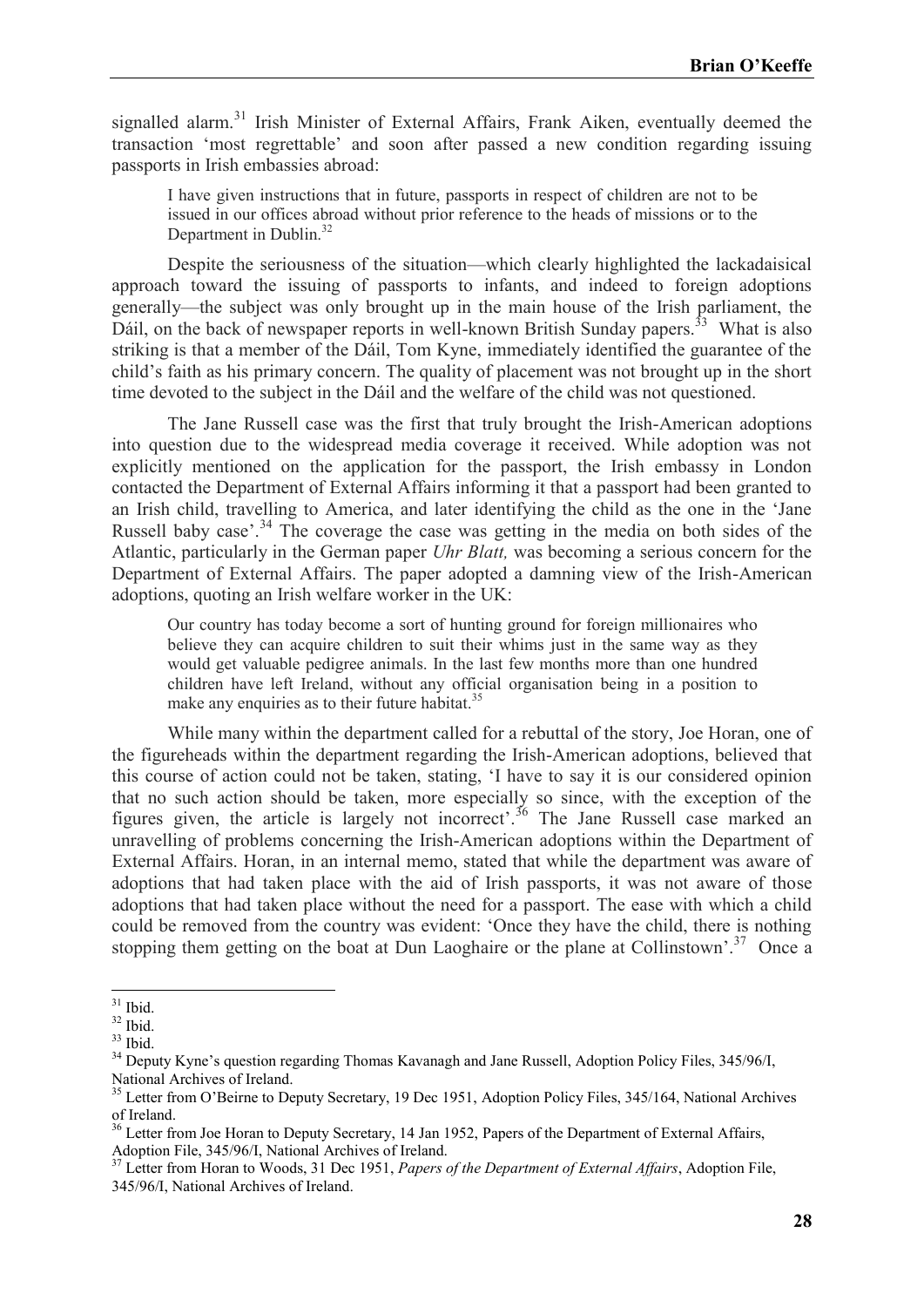child had left the country without a passport, it was impossible to trace them. Horan went on to voice his concerns on the black-market sale of children for adoption in America. There had long been a demand for child adoptions that could not be met on a domestic scale, so the sale of children became a profitable business. While many of the notorious baby farms had ceased to exist by this time, the sale of children was still a popular business model for many. What concerned the Department of External Affairs was the possibility of Irish children being adopted in Ireland and then sold in America, as well as the inevitable ensuing political and media storm. If any baby-selling ring involving Irish children was discovered, Horan noted, 'It is we who would be held responsible as it is we who have to answer parliamentary questions, face a press campaign and so on'.<sup>38</sup>

### **The Adoption Act, 1952**

Adoption in Ireland was legalised on both the domestic and international front with the 1952 Adoption Act. This act marked a major jump forward in the standards of care of illegitimate children. Concrete standards were put in place to ensure adoptions were carried out to a much improved level, and of course the act officially legalised adoption, improving the rights of child and guardian significantly. It was thought within the Department of External Affairs that legalised domestic adoption would put an end to the Irish-American adoptions, which was reflected by Joe Horan when he stated: 'The Adoption Act will put an end to the taking of illegitimates and orphans out of the country by non-nationals'.<sup>39</sup> However, this was not the case. While the act did not put an end to overseas adoptions, it did attempt to regulate them with restrictions such as requiring the child to be between one and seven years of age, and receiving the necessary consent of a parent or guardian.<sup>40</sup> From the early stages of drafting the Adoption Act, the Catholic Church was heavily involved. This is unsurprising, owing to the overwhelming majority of illegitimate children housed in church-run institutions as well as the state's concern with religion in adoption. An episcopal committee was established to advise the Department of Justice in writing up the act. Section 40 of the act, 'Restriction on sending children abroad', was a safeguard suggested by this episcopal committee, composed by Archbishop McQuaid and sent to the Minister of Justice. The suggestion stated, 'that it should be an offence to send or allow to be sent out of the state a child who is a national unless such action is taken directly by the parents or by the natural mother of the child'. This suggestion was put into place to stop adoption agencies from sending children across the border to Northern Ireland into the care of a Protestant family and risking the danger of proselytism. While the Adoption Act legalised domestic adoption, it in no way stopped extraterritorial adoptions. The reason for this was clear, the Catholic Church exercised almost complete control of international adoptions and, thus, was able to guarantee the faith of the child. While mixed marriage couples were unable to adopt a child legally in Ireland, there was always a risk that the unregulated adoption societies would place a child in the care of a Protestant couple.<sup>41</sup>

### **Conclusion**

The Irish-American adoptions were littered with problems from their inception, but it would be naïve to dismiss them entirely as a viable solution to Ireland's 'problem of the illegitimate child'. The adoptions, in their earliest stages, were severely hampered by the lacklustre

**<sup>.</sup>** <sup>38</sup> Letter from Horan to Molloy, 4 Jan 1952, *Papers of the Department of External Affairs*, Adoption File, 345/96/I, National Archives of Ireland.

<sup>39</sup> Ibid.

 $40$  Adoption Act, 1952.

<sup>&</sup>lt;sup>41</sup> The term 'mixed marriage couple' is used here to refer to a husband and wife of differing religions.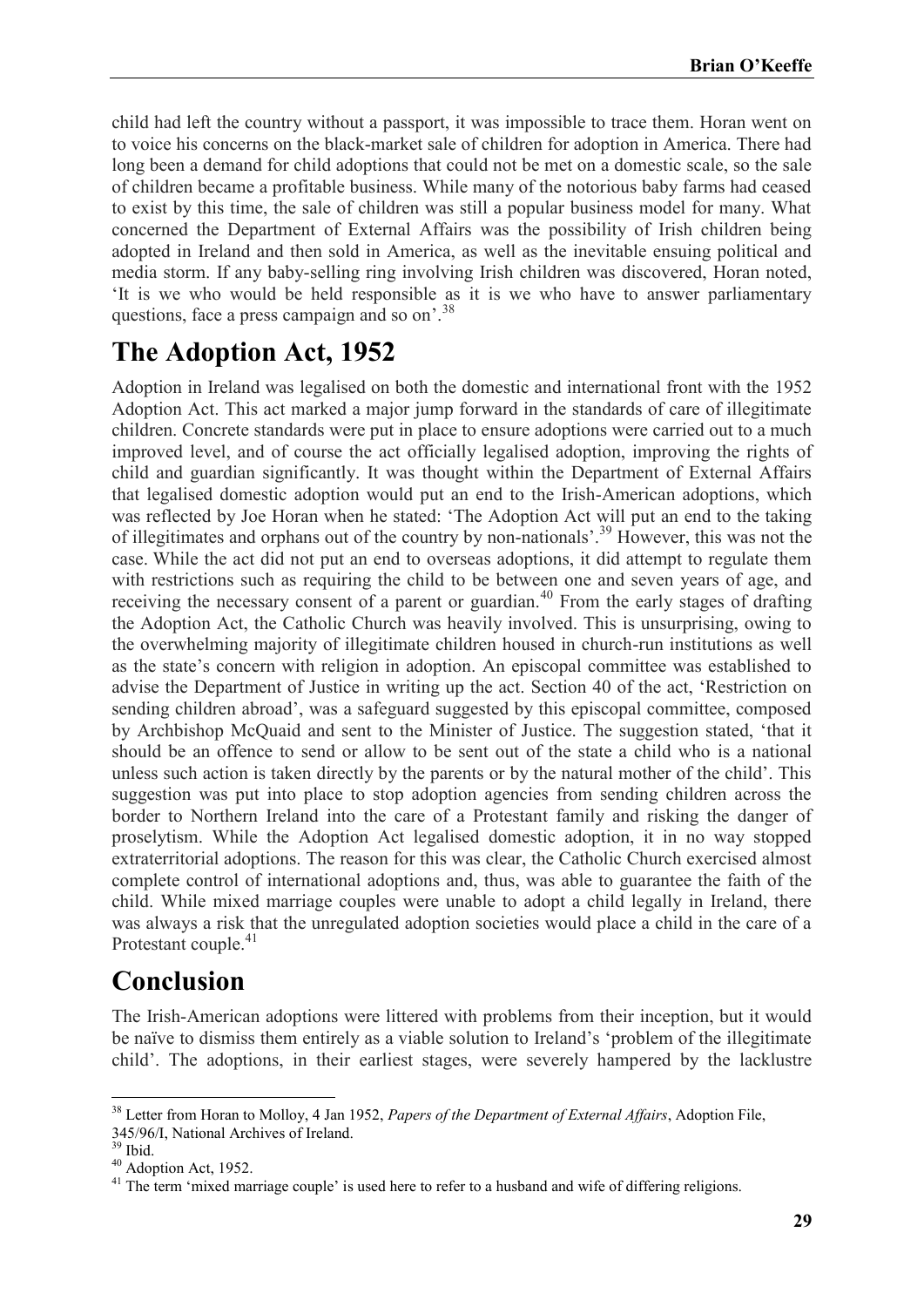conditions set out by those that facilitated them. The lack of home study reports and screening of prospective parents was inexcusable, but the standards and regulations of the adoptions did improve dramatically over the next decade, bringing them in line with domestic adoptions.<sup>42</sup> These extraterritorial adoptions, in effect, ensured the child would be brought up in a familial environment, rather than in an institution which would likely have been the case if they remained in Ireland. If the more concrete standards that were imposed by the mid-1950s had been in place from the outset, they may well have proved to be a success. The lack of foster families and legalised adoption in the 1940s and into the 1950s meant that many children were confined to life in an institution, but the Irish-American adoptions offered a life in a family home that had previously been unavailable. While the need for these extraterritorial adoptions after the passing of the Adoption Act is questionable, the standard of placements did improve dramatically and the pressure on mother and baby homes, as well as on other institutions, continued to ease. In 1958, the standards and regulations of these adoptions was once again dramatically improved, with the adoption of the first set of concrete professional standards across all societies. If these standards had been brought into effect at an earlier stage, the Irish-American adoptions may well have been hailed as a success, rather than being marred by sub-standard and lacklustre practices. Youth-work and by extension, adoption, is at the very fore of the history of social care. The Irish-American adoptions are crucial in our understanding of the development of mid twentieth century social care, the intricate ties between Church and State and the changing thoughts towards illegitimacy. It is necessary to undertake a study of both domestic and foreign adoptions to gauge this importance. It is hoped this article can go some way to obtaining at least part of this.

#### **References**

*'*1,000 Children Disappear from Ireland.' *8 Uhr Blatt.* 13 September 1951.

Adoption Board. 'Adoption Act'. Dublin: Oireachtas Eireann, 1952. [http://bit.ly/2gv2vXE.](http://bit.ly/2gv2vXE) ———. 'Guardianship of Infants Act'. Dublin: Oireachtas Eireann, 1964. [http://bit.ly/2fo2etP.](http://bit.ly/2fo2etP)

Barrett, Cecil. *Adoption: The Parent, the Child, the Home.* Dublin: Clonmore. 1952.

- Child Welfare League of America. Adoptions, a statement of the problems. Washington D.C: CWLA, 1937. [http://bit.ly/2fF5U8T.](http://bit.ly/2fF5U8T)
- -. Constitution. Washington D.C: CWLA, 1921. [http://bit.ly/2fBrWpV.](http://bit.ly/2fBrWpV)

Dáil Éireann Debates. Dublin: Oireachtas Debates, 1951-1958. [http://bit.ly/2fSYn42.](http://bit.ly/2fSYn42)

Irish Free State. 'Illegitimate Children (Affiliation Orders) Act'. Dublin: Oireachtas of Saorstát Eireann, 1930. [http://bit.ly/2guYNkB.](http://bit.ly/2guYNkB)

*Irish Times.* 30 October 1951.

Kelleher, Lynn. 'Irish Babies Adopted in U.S. faced 'lottery' of heartache.' *Irish Examiner.* 13 September 2014.

-. 'Legitimacy Act'. Dublin: Oireachtas of Saorstát Eireann, 1931. [http://bit.ly/2fFe0OL.](http://bit.ly/2fFe0OL)

Milotte, Mike. 'The baby black market.' *Irish Times.* 28 June 2014.

*Papers of Archbishop John Charles McQuaid,* 'Adoption File 1'. Dublin Diocesan Archives. Lii/A. ———. 'Adoption File 2'. Adoption. Dublin Diocesan Archives. Lii/A.

**.** 

<sup>&</sup>lt;sup>42</sup> Adoption Act, 1952.